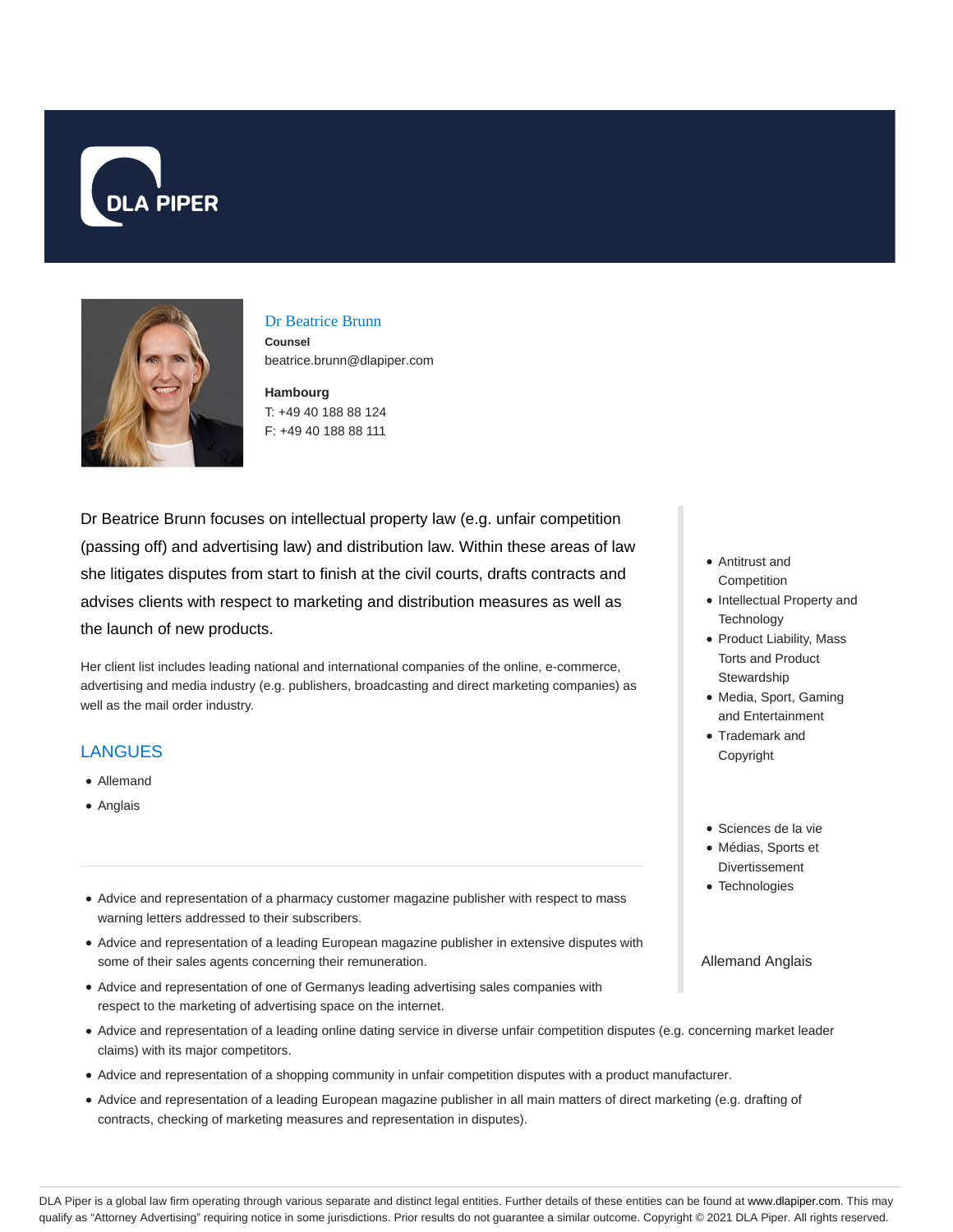Advice of the German Direct Marketing Association with respect to dialogue marketing issues.

# DIPLÔMES

## Qualifications professionnelles

Rechtsanwältin admitted with Hanseatische Rechtsanwaltskammer Hamburg

### Expérience antérieure

Prior to joining DLA Piper in 2015 Beatrice worked for two international law firms. Both with a very strong IP practice and each being consistently ranked as one of the best IP practices.

After her Master studies she worked as a research assistant at a chair of public, media and telecommunications law at the University of Hamburg.

## **Reconnaissance**

- Handelsblatt in cooperation with Best Lawyers 2022: Recommended for advertising law
- Legal 500 Germany 2022: Recommended for intellectual property: unfair competition

### Formation

- University of Hamburg, First State Examination, 2000
- Higher Regional Court of Hamburg, Second State Examination, 2006
- University of Mannheim/University of Adelaide, MCL, 2002
- Johannes Gutenberg-University Mainz, Ph.D., 2007

#### Adhésions

- German Association for Intellectual Property Rights and Copyright
- DialogNatives, Board Member

#### **Lecturer**

Beatrice is a lecturer for unfair competition and advertising law at the Hamburg Media School and frequently delivers presentations on unfair competition and advertising law.

# ACTUALITÉS

### **Publications**

**Mitigate the legal risks of influencer marketing with our updated and expanded Influencer Marketing Guide**

#### 11 April 2022

Influencer marketing continues to play an increasingly important role in marketing strategies. However, there are numerous legal challenges for influencers and the brands they cooperate with, and influencer marketing remains a focus for advertising regulators around the world.